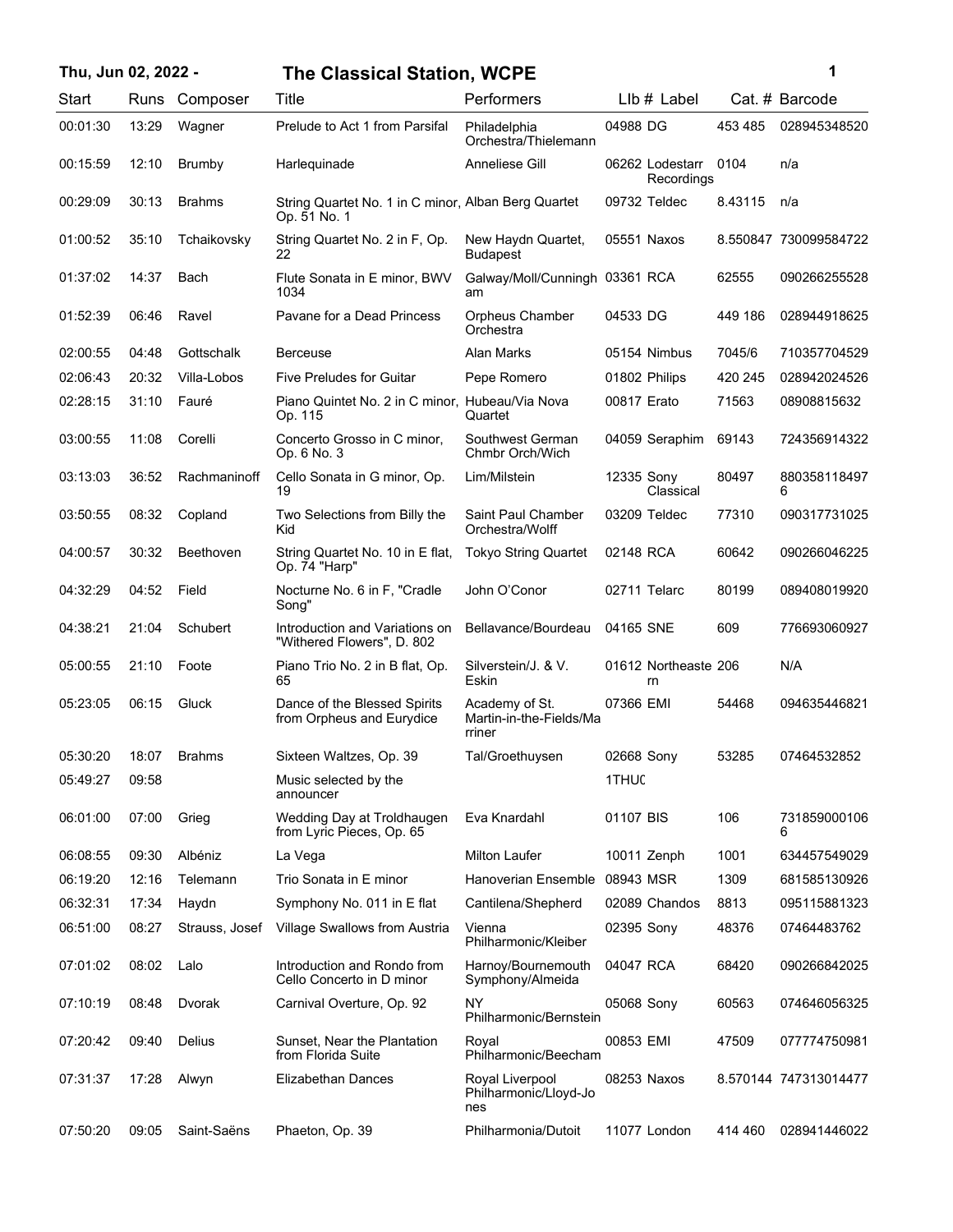| Thu, Jun 02, 2022 - |       |                     | <b>The Classical Station, WCPE</b>                                        |                                                       |                                      |             | 2                 |
|---------------------|-------|---------------------|---------------------------------------------------------------------------|-------------------------------------------------------|--------------------------------------|-------------|-------------------|
| Start               | Runs  | Composer            | Title                                                                     | Performers                                            | LIb # Label                          |             | Cat. # Barcode    |
| 08:01:00            | 06:33 | Tchaikovsky         | Finale from Piano Concerto No. Watts/Atlanta<br>1 in B flat minor, Op. 23 | Symphony/Levi                                         | 02910 Telarc                         | 80386       | 089408038624      |
| 08:08:48            | 08:14 | Handel              | Overture to Esther                                                        | <b>English Chamber</b><br>Orchestra/Leppard           | 01953 Musical<br>Heritage<br>Society | 512881F n/a |                   |
| 08:18:17            | 09:28 | Heinichen           | Concerto in G                                                             | Musica Antiqua<br>Cologne/Goebel                      | 02573 Archiv                         | 437 549     | 028943754927      |
| 08:29:45            | 03:04 | Alford              | <b>Colonel Bogey March</b>                                                | <b>Boston Pops/Fiedler</b>                            | 02113 RCA                            | 60700       | 090266070022      |
| 08:34:04            | 08:05 | Debussy             | Two Arabesques                                                            | Nancy Allen                                           | 02563 EMI                            | 47520       | 077774752022      |
| 08:43:24            | 05:42 | Hummel              | Allegro molto from Clarinet<br>Quartet in E flat                          | Neidich/L'Archibudelli                                | 02916 Sony                           | 57968       | 074645796826      |
| 08:50:21            | 09:04 |                     | Music selected by the<br>announcer                                        |                                                       | 1THUC                                |             |                   |
| 09:01:15            | 13:05 | Bach                | Flute Concerto in C, BWV 1055 Rampal/Ars Rediviva                         | Orch/Munclinger                                       | 02681 Sony                           | 48184       | 07464481842       |
| 09:15:35            | 24:02 | Mozart              | Piano Sonata in F, K. 533 & K. Richard Goode<br>494                       |                                                       | 04772 Nonesuch 79831                 |             | n/a               |
| 09:41:07            | 18:16 | Gounod              | Petite Symphony in B flat for<br>winds                                    | Tokyo Kosei Wind<br>Orchestra/Fennell                 | 05518 Kosei                          | 2712        | n/a               |
| 10:01:13            | 55:06 | Elgar               | Symphony No. 2 in E flat, Op.<br>63                                       | London<br>Philharmonic/Slatkin                        | 01759 RCA Victor 60072               |             | 090266007226      |
| 10:57:49            | 01:34 | Reger               | Cradle Song                                                               | Pine/Hagle                                            | 11175 Cedille<br>Records             | 139         | 735131913928      |
| 11:01:13            | 18:28 | Liszt               | Piano Concerto No. 1 in E flat.<br>"Triangle"                             | Douglas/London<br>Symphony/Hirokami                   | 01978 RCA                            | 7916        | 078635791624      |
| 11:20:56            | 14:20 | Holst               | A Moorside Suite                                                          | London Collegiate<br>Brass/Stobart                    | 00785 CRD                            | 3434        | N/A               |
| 11:36:31            | 12:31 | Vivaldi             | Autumn from Four Seasons                                                  | Armand/Chamber<br>Orchestra of<br>Toulouse/Auriacombe | 01503 EMI                            | 69143       | 509997691432<br>4 |
| 11:50:02            | 09:20 | Schubert            | Finale from Symphony No. 6 in Cologne Radio<br>C, D. 589                  | Symphony/Wand                                         | 01176 EMI                            | 47875       | 077774787529      |
| 12:01:12            | 06:22 | Mendelssohn         | Finale from Violin Concerto in<br>E minor, Op. 64                         | Milstein/Vienna<br>Philharmonic/Abbado                | 01410 DG                             | 419 067     | 028941906724      |
| 12:08:49            | 05:58 | Rossini             | Overture to The Silken Ladder                                             | Orpheus Chamber<br>Orchestra                          | 00372 DG                             | 415 363     | 028941536327      |
| 12:16:02            | 09:43 | Beethoven           | 3rd mvt (Presto) from<br>Symphony No. 7 in A, Op. 92                      | <b>Boston</b><br>Symphony/Leinsdorf                   | 04862 RCA                            | 7997        | 078635799729      |
| 12:27:15            | 13:10 | <b>Brahms</b>       | Tragic Overture, Op. 81                                                   | Israel<br>Philharmonic/Mehta                          | 02644 Sony                           | 53279       | 074645327921      |
| 12:41:40            | 17:42 | Haydn               | Piano Trio No. 42 in E flat                                               | <b>Beaux Arts Trio</b>                                | 01728 Philips                        | 420 790     | 028942079021      |
| 13:01:12            | 14:25 | <b>Biber</b>        | Skillful & Melodic Harmonies,<br>Part I                                   | Tafelmusik/Lamon                                      | 02856 Sony<br>Classical              | 58920       | 074645892023      |
| 13:16:52            | 13:26 | Vaughan<br>Williams | Five Variants of "Dives and<br>Lazarus"                                   | Kanga/London<br>Philharmonic/Thomson                  | 00193 Musical<br>Heritage<br>Society | 512595H n/a |                   |
| 13:31:48            | 13:55 | Fauré               | Fantasy in G for Piano and<br>Orchestra, Op. 111                          | Lemelin/CBC<br>Vancouver<br>Orchestra/Bernardi        | 05048 CBC                            | 5178        | 059582517826      |
| 13:47:13            | 12:09 | Ravel               | La Valse                                                                  | Les Siècles/Roth                                      | Downk Harmonia<br>Mundi              | 905282      | n/a               |
| 14:01:12            | 39:27 | Scharwenka          | Piano Concerto No. 4 in F<br>minor, Op. 82                                | Hough/City of<br><b>Birmingham</b><br>Symphony/Foster | 03326 Hyperion                       | 66790       | 034571167909      |
| 14:41:54            | 06:39 | Boyce               | Symphony No. 4 in F                                                       | <b>English String</b><br>Orchestra/Boughton           | 02646 Nimbus                         | 5345        | 083603534523      |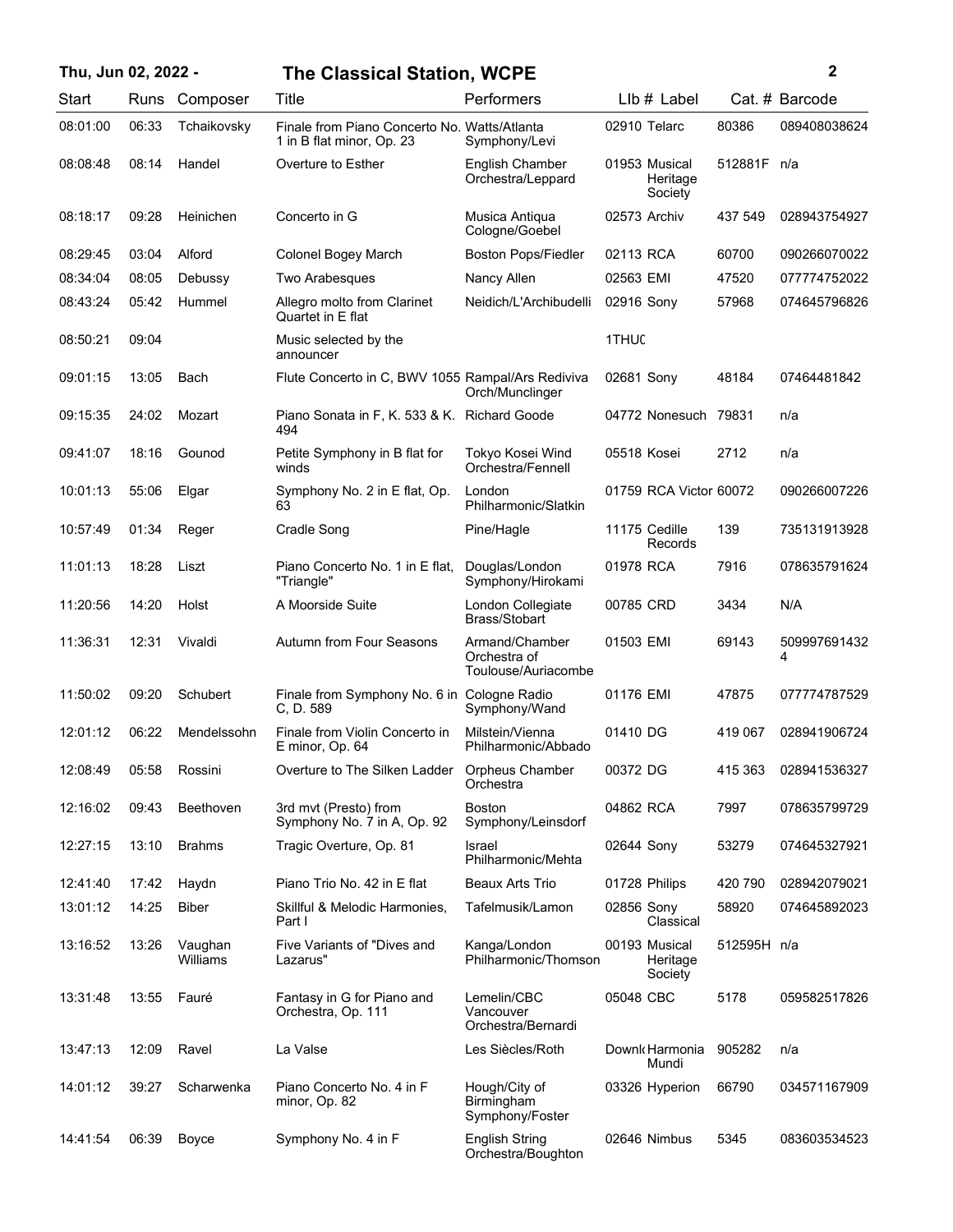## **Thu, Jun 02, 2022 - 3 The Classical Station, WCPE**

| ٦ |   |
|---|---|
|   |   |
|   |   |
|   | I |

| Start    | Runs  | Composer        | Title                                                                                     | Performers                                            |                   | Llb # Label                      |                   | Cat. # Barcode                         |
|----------|-------|-----------------|-------------------------------------------------------------------------------------------|-------------------------------------------------------|-------------------|----------------------------------|-------------------|----------------------------------------|
| 14:50:03 | 09:19 | Mozart          | 1st mvt (Allegro) from Oboe<br>Quartet in F, K. 370                                       | Goodwin/Terzetto                                      |                   | 04954 Harmonia<br>Mundi          | 907220            | 093046722029                           |
| 15:01:12 | 37:44 | Elgar           | Enigma Variations, Op. 36                                                                 | BBC<br>Symphony/Bernstein                             | 00534 DG          |                                  | 413490            | 028941 34902<br>6                      |
| 15:40:26 | 07:24 | Saint-Saëns     | Bacchanale from Samson and<br>Delilah                                                     | Minnesota<br>Orchestra/Oue                            |                   | 03765 Reference 71<br>Recordings |                   | 030911107123                           |
| 15:49:05 | 10:20 | <b>Berlioz</b>  | 5th mvt (Dream of a Witches'<br>Sabbath) from Symphonie<br>fantastique, Op. 14            | <b>Scottish Chamber</b><br>Orchestra/Ticciati         | 10119 Linn        | Records                          | 400               | 691062040020                           |
| 16:00:40 | 07:36 | Bach            | Ricercar a 6 from The Musical<br>Offering, BWV 1079                                       | Andrew Rangell                                        |                   | 01165 Dorian                     | 90138             | 053479013828                           |
| 16:09:11 | 07:41 | Lecocq          | Overture and 3 Dances -<br>Mam'zelle Angot Ballet                                         | National<br>Philharmonic/Bonynge                      |                   | 00266 London                     | 411898            | 02894189820                            |
| 16:17:47 | 09:38 | Rossini         | Overture to The Thieving<br>Magpie                                                        | Philharmonia/Karajan                                  | 03019 EMI         |                                  | 63113             | 077776311326                           |
| 16:28:20 | 09:03 | <b>Bruckner</b> | 3rd mvt (Scherzo and Trio)<br>from Symphony No. 1 in C<br>minor                           | Chicago Symphony<br>Orchestra/Barenboim               | 09846 DG          |                                  | 00289<br>477 9803 | 028947798033                           |
| 16:38:38 | 10:25 | ensel           | Mendelssohn-H 1st mvt (Allegro molto vivace)<br>from Piano Trio in D minor, Op.<br>11     | Nash Ensemble                                         |                   | PV133 Hyperion                   | 68307             | 034571283074                           |
| 16:49:58 | 09:28 | German          | Overture to Richard III                                                                   | <b>RTE Concert</b><br>Orchestra/Penny                 |                   |                                  |                   | 04282 Marco Polo 8.223695 730099369527 |
| 17:00:41 | 04:59 | Massenet        | Two Dances from Le Cid                                                                    | Cincinnati Pops/Kunzel 03649 Vox                      |                   |                                  | 5130              | 047163513022                           |
| 17:06:35 | 09:55 | Mendelssohn     | Finale from Symphony No. 3 in Chamber Orchestra of 13162 DG<br>A minor, Op. 56 "Scottish" | Europe/Nezet-Seguin                                   |                   |                                  |                   | 479 7337 028947973379                  |
| 17:17:25 | 05:24 | Williams        | Raiders March from Raiders of City of Prague<br>the Lost Ark                              | Philharmonic/Bateman                                  | 09847 Virgin      | Classics                         | 730756            | 509997307562<br>2                      |
| 17:23:44 | 04:58 | Chopin          | Nocturne in A flat, Op. 32 No. 2 Fou Ts'ong                                               |                                                       | 04554 Sony        |                                  | 53249             | 074645324920                           |
| 17:29:57 | 08:47 | Strauss Jr.     | Vienna Blood Waltz                                                                        | Chicago<br>Symphony/Reiner                            |                   | 04324 RCA Victor 60844           |                   | 090266084425                           |
| 17:39:39 | 09:32 | Vivaldi         | <b>Winter from Four Seasons</b>                                                           | Armand/Chamber<br>Orchestra of<br>Toulouse/Auriacombe | 01503 EMI         |                                  | 69143             | 509997691432<br>4                      |
| 17:50:06 | 09:21 | Sibelius        | Finlandia, Op. 26                                                                         | Berlin<br>Philharmonic/Karajan                        | 00365 DG          |                                  | 413755            | 28941375520                            |
| 18:00:42 | 07:23 | <b>Barrios</b>  | La Catedral                                                                               | Berta Rojas                                           |                   | 08407 ONMusic                    | 7488              | 884501077478                           |
| 18:09:00 | 20:26 | Weber           | <b>Grand Duo Concertante for</b><br>Clarinet and Piano, Op. 48                            | Collins/Pletnev                                       | 00564 Virgin      | Classics                         | 91076             | 075679107626                           |
| 18:30:21 | 04:22 | <b>Brahms</b>   | Intermezzo in B flat minor, Op. Anton Kuerti<br>117 No. 2                                 |                                                       |                   | 06250 Analekta                   | 29205             | 774204920524                           |
| 18:35:58 | 05:28 | Liszt           | Un sospiro ("a sigh")                                                                     | Jorge Bolet                                           |                   | 02145 London                     | 425 689           | 028942568921                           |
| 18:42:21 | 11:07 | ov              | Rimsky-Korsak The Kalender Prince from<br>Scheherazade, Op. 35                            | Fenyves/Suisse<br>Romande<br>Orchestra/Ansermet       |                   | 07244 London                     | 443 464           | 02894434642                            |
| 18:54:23 | 05:05 |                 | Music selected by the<br>announcer                                                        |                                                       | 1THU1             |                                  |                   |                                        |
| 18:59:28 | 65:14 | Handel          | Thursday Night Opera House:<br>Part 1: Rodelinda                                          | Sutherland/Ramey/Ray Week1<br>am/Buchanan             |                   |                                  |                   |                                        |
| 20:04:42 | 51:05 | Handel          | Thursday Night Opera House<br>Part 2: Rodelinda                                           | Sutherland/Ramey/Ray Week1<br>am/Buchanan             |                   |                                  |                   |                                        |
| 20:55:47 | 49:38 | Handel          | Thursday Night Opera House,<br>Part 3: Rodelinda                                          | Sutherland/Ramey/Ray Week1<br>am/Buchanan             |                   |                                  |                   |                                        |
| 21:46:20 | 13:05 |                 | Music selected by the<br>announcer                                                        |                                                       | 1TNO <sub>F</sub> |                                  |                   |                                        |